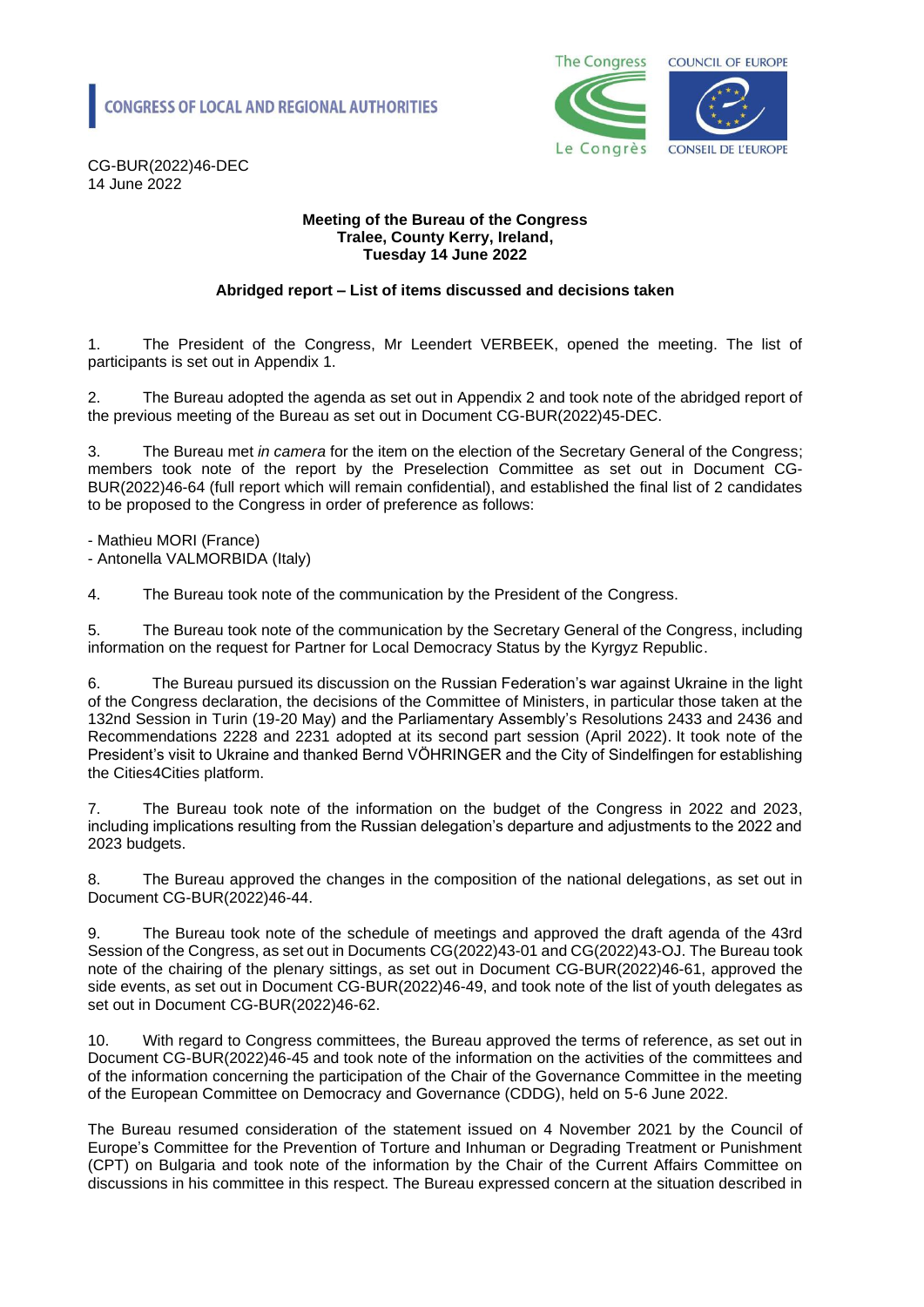#### CG-BUR(2022)46-DEC

the statement and called on the Bulgarian authorities to take urgent action to remedy the situation and provide the competent territorial authorities with the necessary resources.

11. The Bureau took note of the calendar of local and regional elections as set out in Document CG-BUR(2022)46-50 and of the brochure "Observing Local and Regional Elections: Twenty years of the Congress experience".

12. The Bureau took note of the situation of regional democracy in Turkey and of the situation of Nurhayat ALTUN and Leyla GÜVEN, former members of the Turkish delegation to the Congress and decided to examine the possibility of visiting the former members.

13. The Bureau took note of the decisions taken at the 132nd Session of the Committee of Ministers, held on 19- 20 May 2022, in Turin (Italy), as set out in Document CG-BUR(2022)46-67, of the Annual report of the Secretary General of the Council of Europe "Moving Forward 2022", of the Priorities of the Irish Presidency of the Committee of Ministers of the Council of Europe (20 May 2022 - November 2022), as set out in Document CM/inf(2021)21-rev, of the events of the Irish Presidency of interest for the Congress, as set out in Document CG-BUR(2022)46-66, and of the Committee of Ministers' replies to texts adopted by the Congress, as set out in Documents CM/Cong(2022)Rec455-final and CM/Del/Dec(2022)1432/12.1.

14. The Bureau took note of the candidates for the North-South Prize 2022, as set out in Document CG-BUR(2022)46-60 and nominated the Association of Ukrainian Cities (AUC) and Leïla MUSTAPHA, Joint Mayor of Raqqa, Syria.

15. The Bureau took note of the composition of key bodies of the Congress' European partner institutions and associations as set out in Document CG-BUR(2022)46-57.

16. The Bureau took note of the information on the members of the Bureau, chairs of the committees and presidents of the political groups of the European Committee of the Regions of the European Union, as set out in Document CG-BUR(2022)46-53, and of the information on the members having dual mandate (Congress of Local and Regional Authorities and European Committee of the Regions) including relevant functions, as set out in Document CG-BUR(2022)46-54, and decided to disseminate the documents to members via the secretaries of delegations and to encourage members to make best use of these contacts to create synergies with partners with a view to achieving the Congress' objectives.

17. The Bureau took note of the list of Congress meetings in 2022 as set out in Document CG-BUR(2022)46-56 and approved the list of dates of Bureau meetings and sessions in 2023 as set out in Document CG-BUR(2022)46-59. They also noted that, due to the renovation of the hemicycle of the Council of Europe, plenary sittings of the Congress in 2023 and 2024 would take place in the European Parliament seat in Strasbourg.

Furthermore, the Bureau noted that the exceptional circumstances provided for in Rules 60-62 were no longer met and decided to authorise remote meetings of the Statutory Forum, the Bureau and the committees by decision of the President in consultation with the presidents of the chambers and the committees concerned.

18. The Bureau adopted the present Abridged report of the meeting as set out in Document CG-BUR(2022)46-DEC.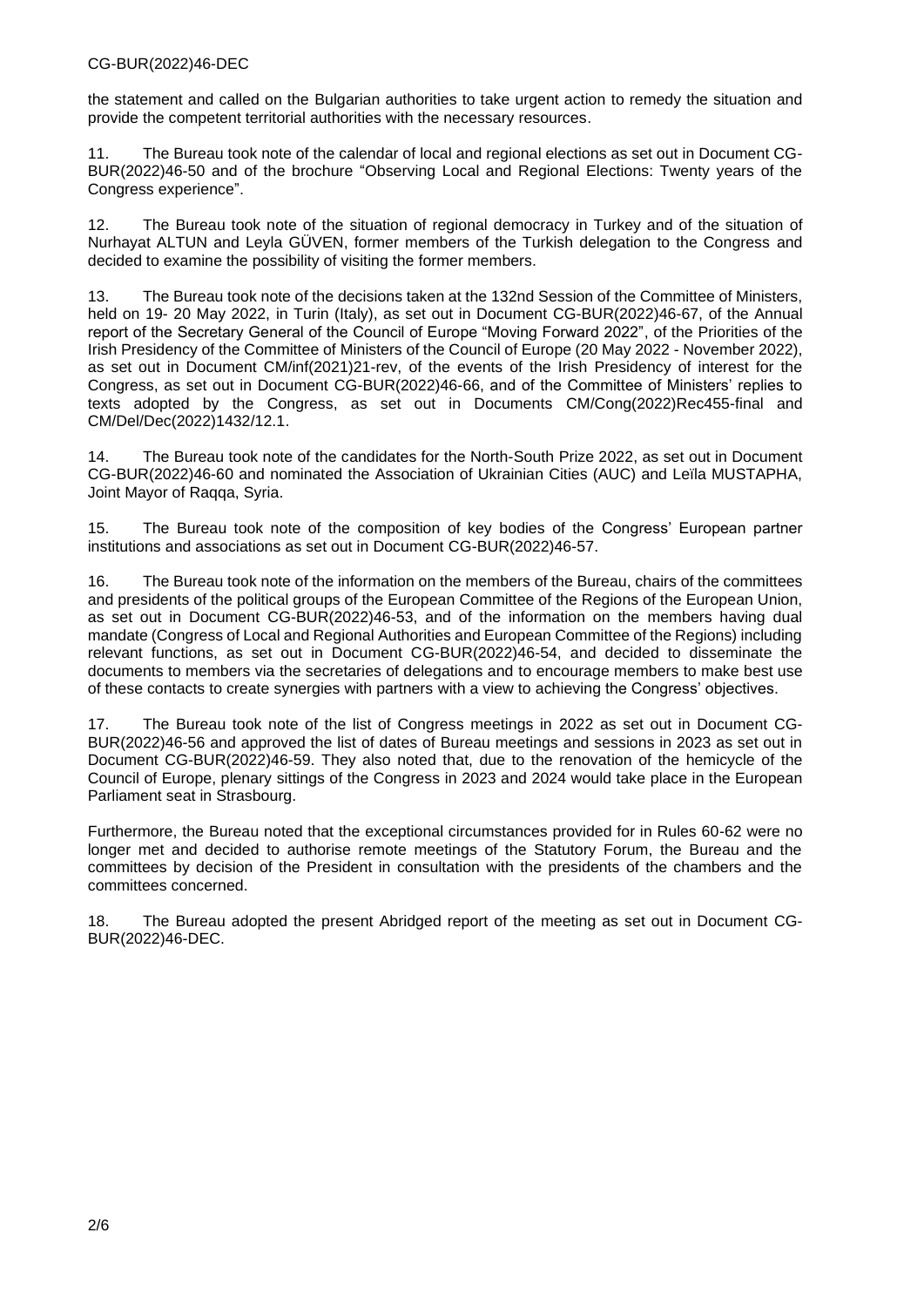### **Appendix 1 – List of participants**

#### **Members of the Bureau**

Leendert VERBEEK, Netherlands, (R, SOC/G/PD), President of the Congress Bernd VÖHRINGER, Germany, (L, EPP/CCE), President of the Chamber of Local Authorities Harald SONDEREGGER, Austria, (R, EPP/CCE), President of the Chamber of Regions Xavier CADORET, France, (L, SOC/G/PD) Sevdia UGREKHELIDZE, Georgia, (L, EPP/CCE) John WARMISHAM, United Kingdom (L, SOC/G/PD) Oksana DERKACH, Ukraine, (L, EPP/CCE)

#### **Chairs of committees**

Thomas ANDERSSON, Sweden, (R, ILDG), Current Affairs Committee Stewart DICKSON, Northern Ireland, (R, ILDG), 1st Vice-Chair, Monitoring Committee

#### **Presidents of Congress political groups**

Vladimir PREBILIC, Slovenia, (L, SOC/V/DP), 1st Vice-President Marc COOLS, Belgium, (L, ILDG) Svitlana BOHATYRCHUK KRYVKO, Ukraine, (R, ECR)

#### **Secretariat**

Andreas KIEFER, Secretary General of the Congress Rafael BENITEZ, Director of the Congress Dolores RÍOS TURÓN, Head of the Table Office and Secretary of the Bureau Renate ZIKMUND, Executive Secretary of the Chamber of Local Authorities Dmitri MARCHENKOV, Executive Secretary of the Chamber of Regions Stephanie POIREL, Head of the Division of Statutory Committees Katyana VASILEVA, Assistant to the Bureau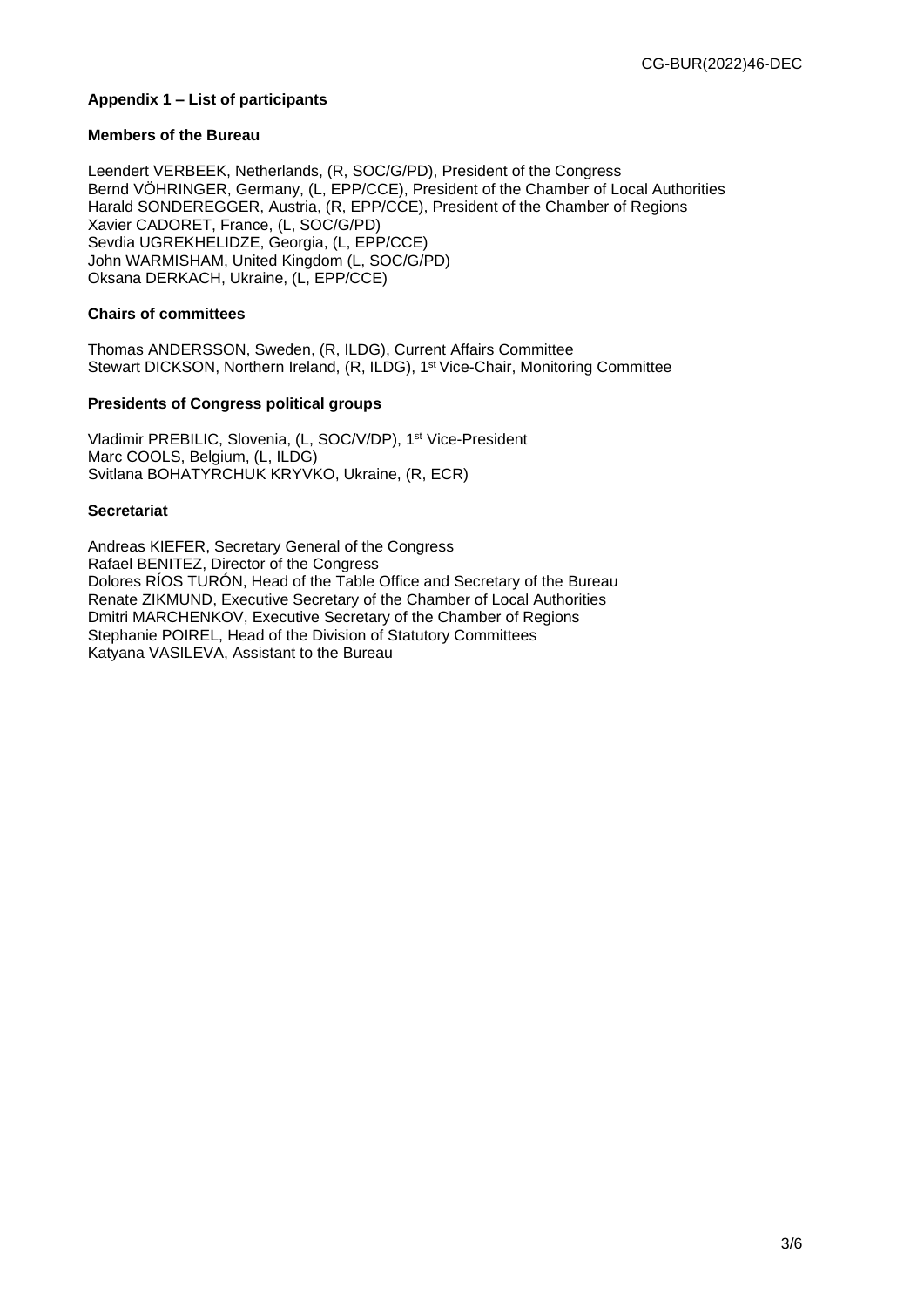# **Appendix 2 – Agenda**

- **1. Opening of the meeting**
- **2. Adoption of the agenda**

| CG-BUR(2022)46-OJprov | Dec.  |
|-----------------------|-------|
| CG-BUR(2022)45-DEC    | Info. |
| CG-BUR(2022)46-47     | Info. |

# **IN CAMERA**

| 3.  | Election of the Secretary General of the Congress -                                                                                                                                                                                                             |                                                                             |                                           |
|-----|-----------------------------------------------------------------------------------------------------------------------------------------------------------------------------------------------------------------------------------------------------------------|-----------------------------------------------------------------------------|-------------------------------------------|
|     | Only the following persons will be allowed in the meeting<br>room:                                                                                                                                                                                              |                                                                             |                                           |
|     | With voting rights $=$ the elected members of the<br>Bureau:<br>- the President of the Congress<br>- the presidents and vice-presidents of the chambers                                                                                                         |                                                                             |                                           |
|     | <b>Without voting rights:</b><br>- the presidents of the political groups<br>- the chairpersons of the committees<br>- the outgoing President<br>- the outgoing Secretary General (administrator in charge<br>of the election)<br>- the Secretary of the Bureau |                                                                             |                                           |
| 3.1 | Report by the pre-selection committee                                                                                                                                                                                                                           | CG-BUR(2022)46-43                                                           | Info.                                     |
| 3.2 | Establishment of the final list of candidates to be<br>proposed to the Congress                                                                                                                                                                                 |                                                                             | Dec.                                      |
| 4.  | <b>Communication by the President of the Congress</b>                                                                                                                                                                                                           | CG-BUR(2022)46-41                                                           |                                           |
|     | Missions and meetings of the President of the Congress                                                                                                                                                                                                          |                                                                             | Info.                                     |
| 5.  | <b>Communication by the Secretary General of the</b><br><b>Congress</b>                                                                                                                                                                                         | CG-BUR(2022)46-42                                                           | Info.                                     |
|     | Missions and meetings of the Secretary General of the<br>Congress                                                                                                                                                                                               |                                                                             |                                           |
| 6.  | <b>Russian Federation's war against Ukraine</b>                                                                                                                                                                                                                 | CG-BUR(2022)46-51<br>CG-BUR(2022)46-55<br>CG-BUR(2022)46-65<br>Link<br>Link | Info.<br>Info.<br>Info.<br>Info.<br>Info. |
| 7.  | Budget of the Congress 2022 and 2023                                                                                                                                                                                                                            |                                                                             | Info.                                     |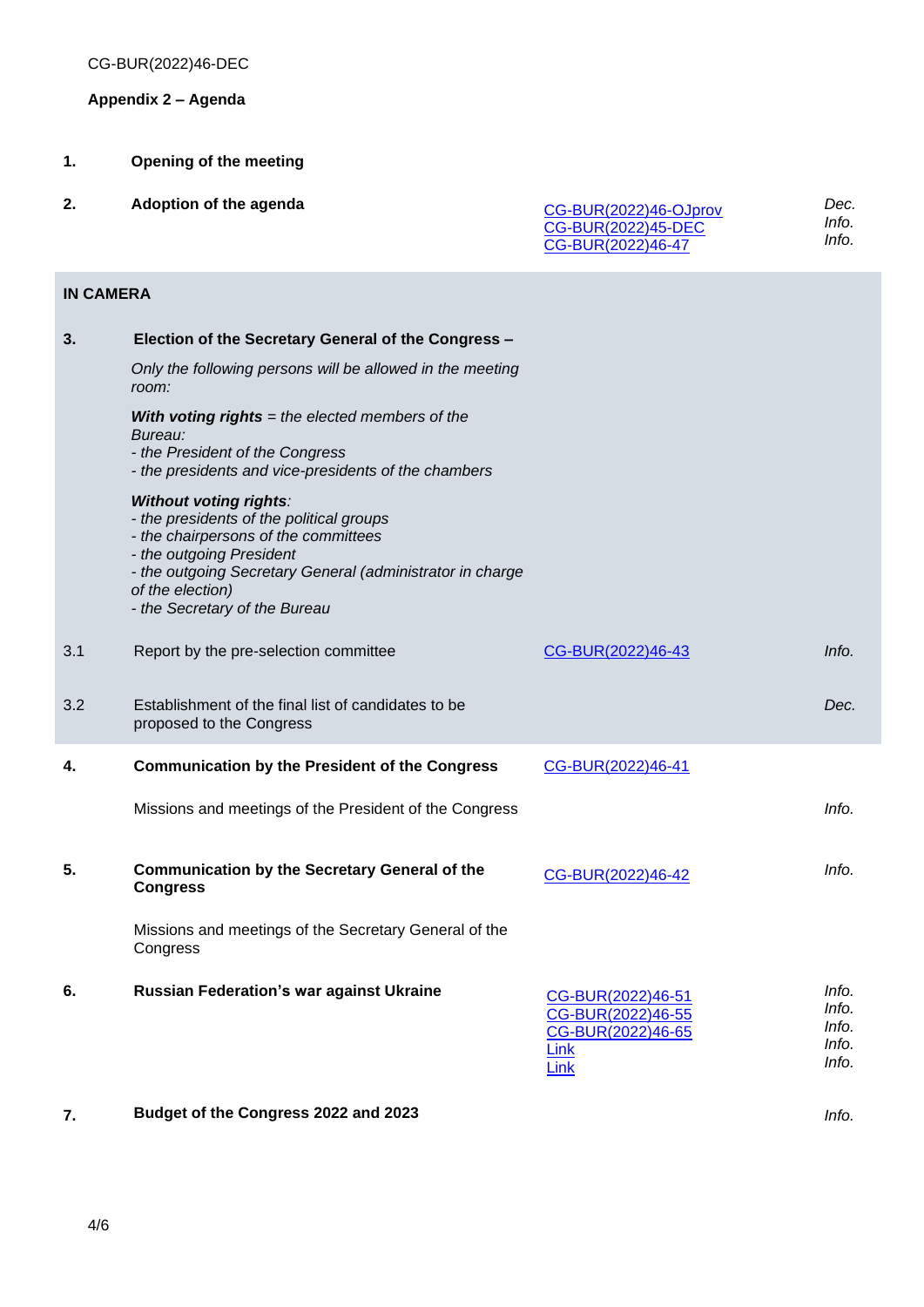|      | Rapporteurs:<br>Xavier CADORET, France (L, SOC/G/PD)<br>Aleksandra MALETIĆ, Serbia (R, EPP/CCE)                                                                                           |                                                                                                                               |                                          |
|------|-------------------------------------------------------------------------------------------------------------------------------------------------------------------------------------------|-------------------------------------------------------------------------------------------------------------------------------|------------------------------------------|
|      | Changes in the composition of the national delegations                                                                                                                                    | 09.06 CG-BUR(2022)46-44<br>10.06 CG-BUR(2022)46-44ADD                                                                         | Dec.<br>Dec.                             |
| 9.   | 43rd Session of the Congress, 25-27 October 2022                                                                                                                                          |                                                                                                                               |                                          |
| 9.1  | Schedule of meetings                                                                                                                                                                      | CG(2022)43-01                                                                                                                 | Info.                                    |
| 9.2  | Approval of the draft agenda                                                                                                                                                              | CG(2022)43-OJ                                                                                                                 | Dec.                                     |
| 9.3  | Chairing of the plenary sittings                                                                                                                                                          | CG-BUR(2022)46-61                                                                                                             | Info.                                    |
| 9.4  | Side events                                                                                                                                                                               | CG-BUR(2022)46-49                                                                                                             | Dec.                                     |
| 9.5  | Youth delegates in 2022                                                                                                                                                                   | CG-BUR(2022)46-62                                                                                                             | Info.                                    |
| 10.  | <b>Activities of the committees</b>                                                                                                                                                       |                                                                                                                               | Info.                                    |
| 10.1 | Meetings of committees                                                                                                                                                                    | 10.06 CG/MON(2022)4-OJprov<br>CG-CUR(2022)2_OJprov<br>CG-GOV(2022)2_OJprov<br>CG-BUR(2022)46-63<br>09.06 CG-BUR(2022)46-45REV | Info.<br>Info.<br>Info.<br>Info.<br>Dec. |
| 10.2 | Follow up to the 4 November 2021 statement by the<br>Council of Europe's Committee for the Prevention of<br>Torture and Inhuman or Degrading Treatment or<br>Punishment (CPT) on Bulgaria |                                                                                                                               | Dec.                                     |
| 11.  | <b>Local and regional elections</b>                                                                                                                                                       | CG-BUR(2022)46-50                                                                                                             | Info.                                    |
|      |                                                                                                                                                                                           | Link                                                                                                                          | Info.                                    |
| 12.  | Local and regional democracy                                                                                                                                                              |                                                                                                                               | Info.                                    |
|      | Turkey - Situation of Nurhayat Altun and Leyla Güven                                                                                                                                      |                                                                                                                               | Info.                                    |
| 13.  | Intergovernmental sector                                                                                                                                                                  |                                                                                                                               | Info.                                    |
| 13.1 | 132nd Session of the Committee of Ministers,<br>19-20 May 2022, Turin, Italy                                                                                                              | CG-BUR(2022)46-67<br>Speech of the Congress President                                                                         | Info.                                    |
| 13.2 | Annual report of the Secretary General of the Council of<br>Europe "Moving Forward 2022"                                                                                                  | Link                                                                                                                          | Info.                                    |
| 13.3 | Priorities of the Irish Presidency of the Committee of<br>Ministers of the Council of Europe<br>(20 May 2022 - November 2022)                                                             | CM/inf(2022)14<br>08.06 CG-BUR(2022)46-66                                                                                     | Info.<br>Info.                           |

**8. National delegations**